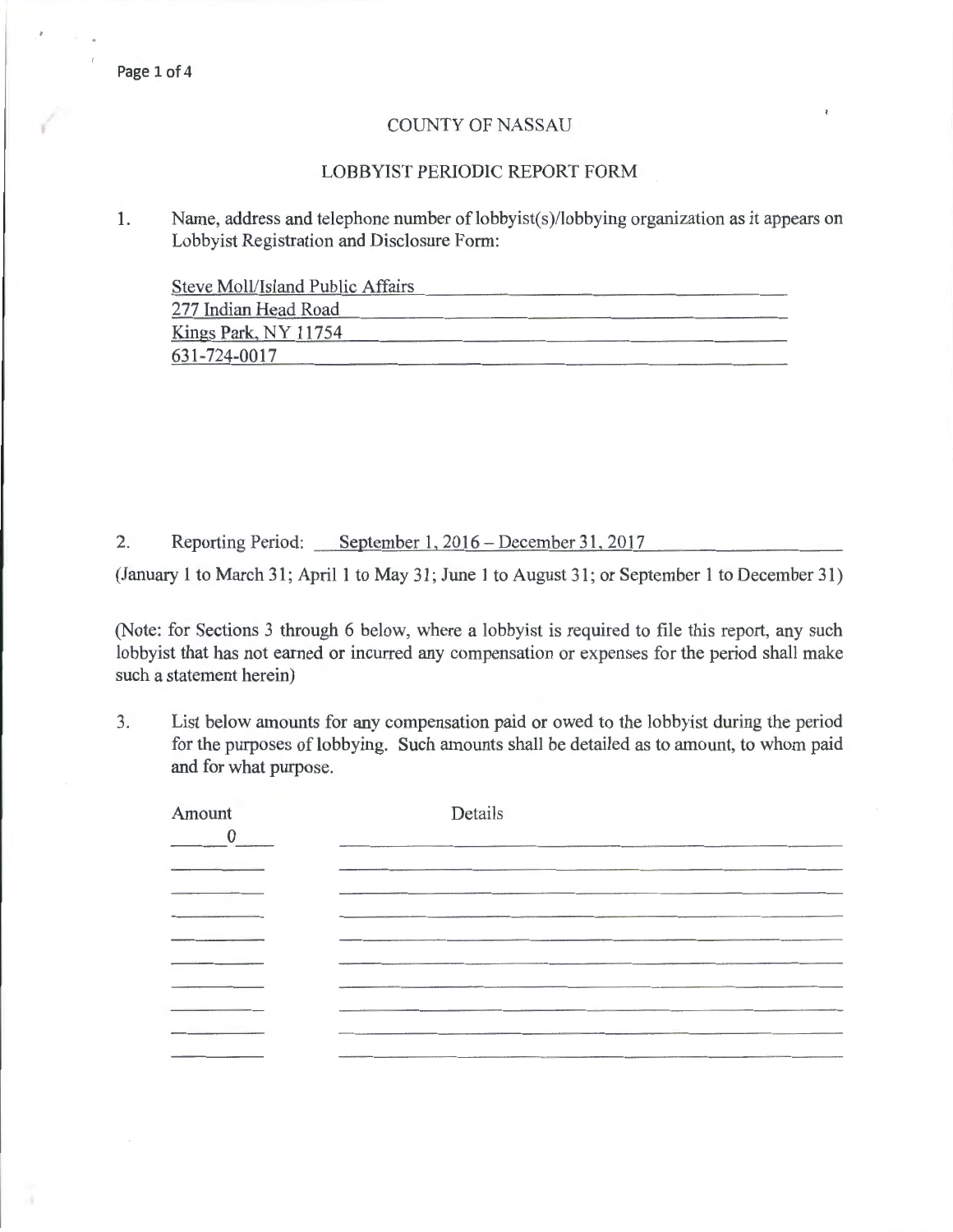- 4. List below the cumulative total amounts earned to date for lobbying year:
	- $\overline{\phantom{a}}^0$
- 5. List below amounts for any expenses expended or incurred by the lobbyist during the period for the purposes of lobbying. Such amounts shall be detailed as to amount, to whom paid and for what purpose.

| Amount<br>$\overline{0}$ | Details |
|--------------------------|---------|
|                          |         |
|                          |         |
|                          |         |
|                          |         |
|                          |         |
|                          |         |
|                          |         |
|                          |         |
|                          |         |

6. List below the cumulative total amounts expended to date for lobbying year:

 $\overline{\phantom{a}}$   $\overline{\phantom{a}}$   $\overline{\phantom{a}}$   $\overline{\phantom{a}}$   $\overline{\phantom{a}}$   $\overline{\phantom{a}}$   $\overline{\phantom{a}}$   $\overline{\phantom{a}}$   $\overline{\phantom{a}}$   $\overline{\phantom{a}}$   $\overline{\phantom{a}}$   $\overline{\phantom{a}}$   $\overline{\phantom{a}}$   $\overline{\phantom{a}}$   $\overline{\phantom{a}}$   $\overline{\phantom{a}}$   $\overline{\phantom{a}}$   $\overline{\phantom{a}}$   $\overline{\$ 

(In lieu of completing 7 through 10 below, you may attach a copy of your Lobbyist Registration and Disclosure Form, provided the information has not changed.)

7. List whether and where the lobbyist(s)/lobbying organization is registered as a lobbyist (e.g. Nassau County, New York State):

Registered in New York State & Suffolk County

- 8. Name, address and telephone number of client(s) by whom, or on whose behalf, the lobbyist is retained, employed or designated.
- AT&T 111 Washington Avenue, Albany NY 12207 Adelante of Suffolk County, 83 Carleton A venue, Central Islip, NY 11722 WellLife Nework, 142-02 20th Ave, 3rd Floor, Flushing, NY 11351

American Canine Association, 1712 Pioneer Way, Cheyenne, WY 82001

Little Flower Children's Serivces, Inc., 2450 N. Wading River Road, Wading River, NY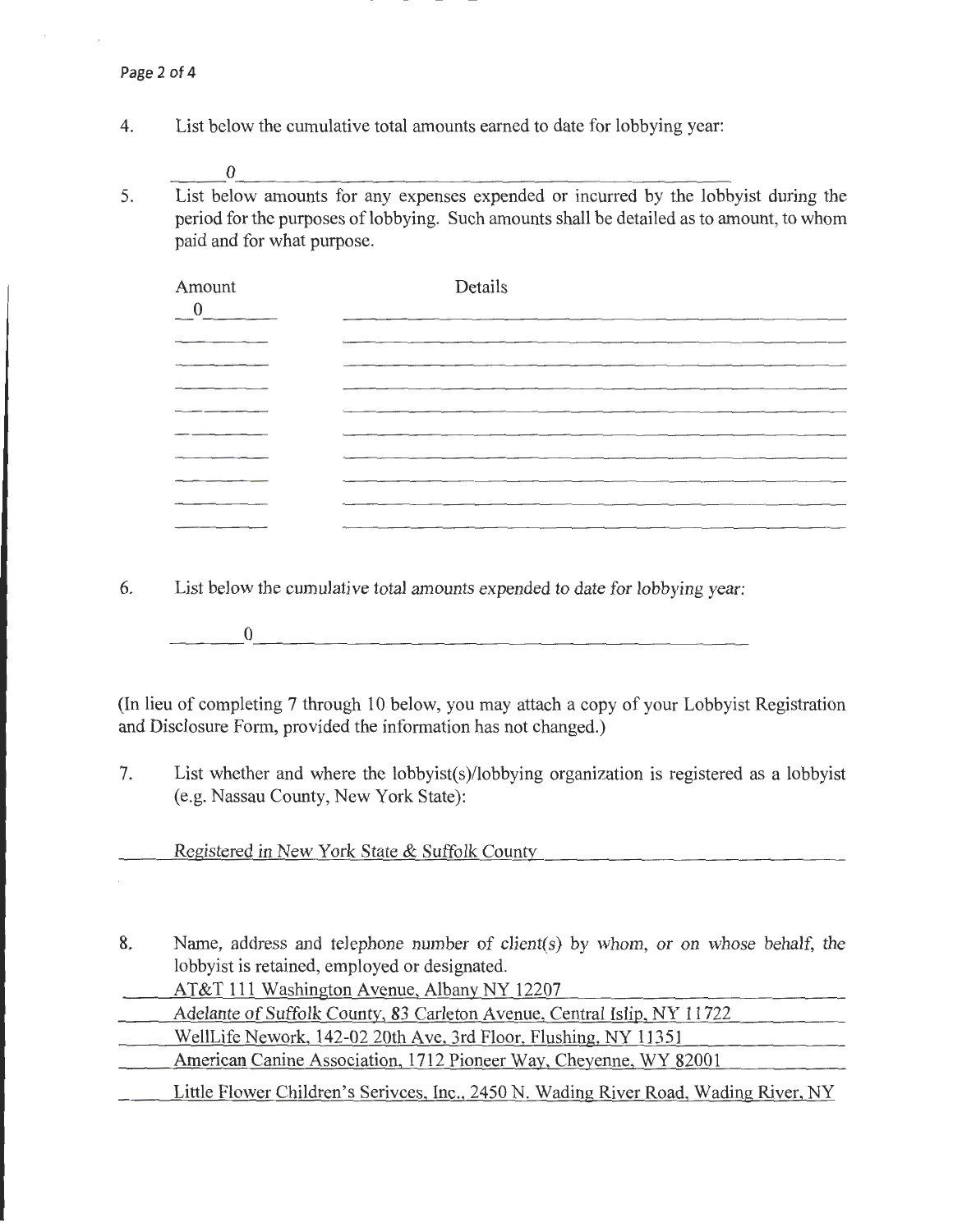$\overline{a}$ 

9. Describe lobbying activity conducted, or to be conducted, in Nassau County, and identify client(s) for each activity listed, during the Reporting Period.

|     | None                                                                                                                   |
|-----|------------------------------------------------------------------------------------------------------------------------|
|     |                                                                                                                        |
|     |                                                                                                                        |
|     |                                                                                                                        |
|     |                                                                                                                        |
|     |                                                                                                                        |
|     |                                                                                                                        |
|     |                                                                                                                        |
|     |                                                                                                                        |
|     |                                                                                                                        |
|     |                                                                                                                        |
| 10. | The name of persons, organizations or governmental entities before whom the lobbyist has<br>lobbied during the period. |
|     | None                                                                                                                   |
|     |                                                                                                                        |

I understand that copies of this form will be sent to the Nassau County Department of Information Technology ("IT") to be posted on the County's website.